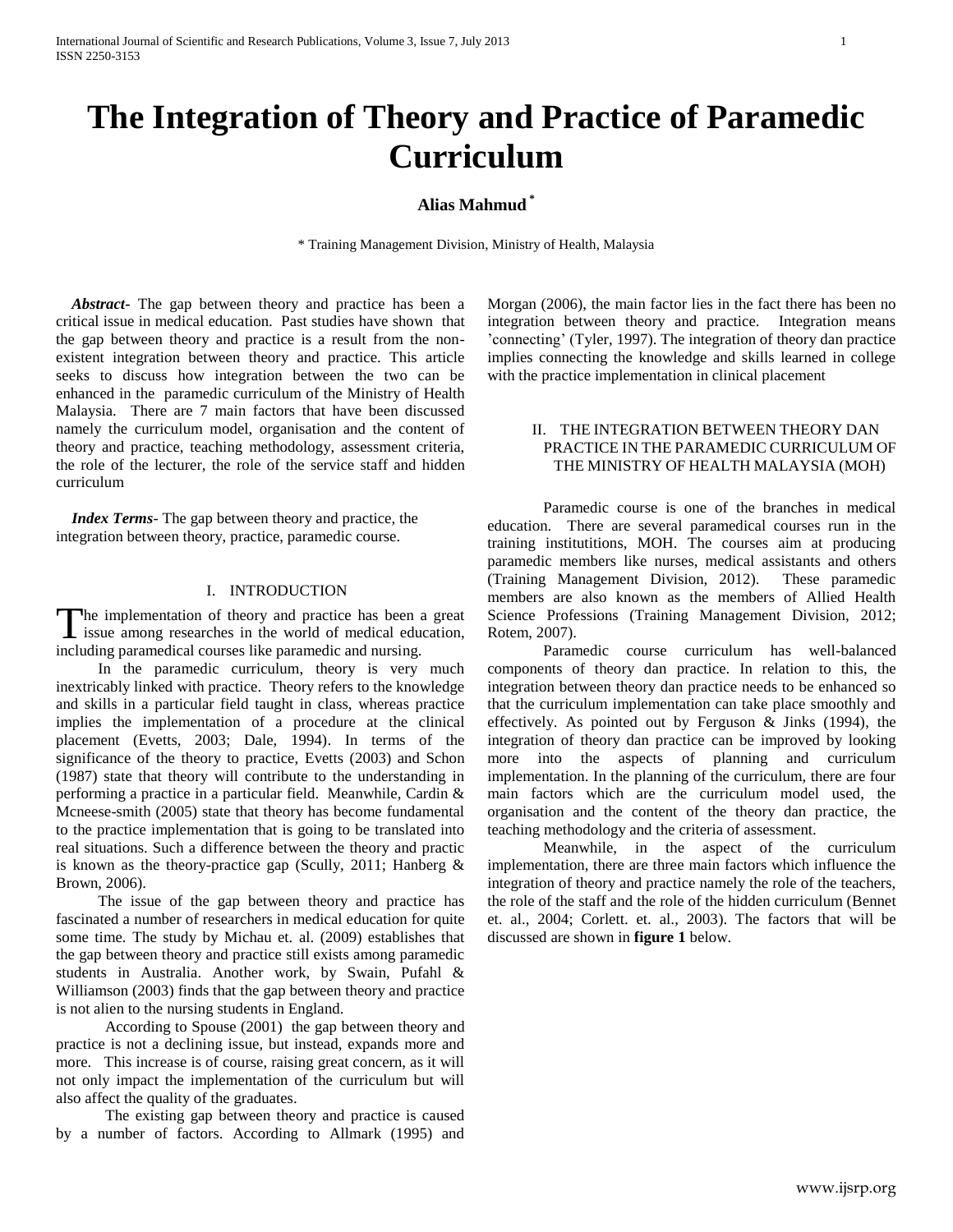

Figure 1: Integration theory and practice (Adapted from Ferguson & Jinks, 1994).

## *The Curriculum Model*

According to Miller (1985), some models are too general and abstract, that it is difficult to apply them to practice. There are two main models of the curriculum, which are the process model and the product model (Kelly, 2009). The product model has some clear, specific objectives in the aspects of knowledge, skills and attitude. The product model is found to be more suitable to be used in paramedical education as the main objective is to prepare paramedic members like nurses and medical assistants who are knowledgeable, skilled and have good attitude and moral values. As an example, the curriculum of the Diploma in Medical Assistant seeks to prepare medical assistants who can function efficaciously and effectively in providing quality health services guided by promotion, preventive, curative and rehabilitative approaches (Training Management Division MOH, 2008). The objective of the course curriculum is very clear, especially in the aspects of theory and practice. With clear objectives, the curriculum implementation can be carried out properly.

On the other hand, the process model places an emphasis on the process of developing education which is preparing students for life-long learning. This model is more fitting for more generic courses as to equip the students with higher level learning.

### *The Organisation and Content of Theory and Practice*

The component of theory seeks to provide knowledge and skills to students before they implement the practice in clinical placement. Therefore, the content of theory has to be arranged systematically to make teaching implementation easier. As stated by Tyler (1997) and Ornstein & Hunskins (2009), the sequence and scope of the curriculum content are crucial components in the content organisation of a curriculum.

In MOH's paramedic course, the curriculum's theory organisation is done in order, following Bloom's taxonomy based on the level of difficulty (DaRosa, et. al., 2011). At the early stage, students are taught some basic concepts of medicine, including the definitions and clinical symptoms of diseases or the conditions of a disease. After that, students are taught more difficult concepts, namely the skills of investigations, physical examination and patient management (Training Management Division, 2008).

In terms of the scope of the curriculum content, according to Ornstein & Hunskins (2009), scope involves the depth and breadth of the content. The scope of the curriculum content of paramedic course at the MOH is made, based on the role and responsibilities of the paramedic members like the nurses and medical assistants in this country.

From the aspect of the practice organisation, it is constructed in line with the sequence and scope of the content of the theory teaching. This is because, students need to learn theory before they carry out at the clinical placement. Thus, the organisation of practice has been designed consistently with the sequence and scope of the content of theory so that we can close the gap between theory and practice.

## *Teaching Methodology*

An effective teaching methodology that can enhance the integration between theory and practice is the learner-centered approach. This approach is consistent with the development of medical education curriculum which employs the evidence-based practices (EBP) approach, and is also used in the paramedic course at the MOH. This learner-centered approach will enable students to master main skills, such as thinking skills, problemsolving skills and communication skills (Gabbin, 2002). Two examples of this approach are problem-based learning and constructivism learning.

Problem-Based Learning (PBL) is a very popular method where it is often used in medical education (Levin, 2010; Albanese & Mitchell, 1993). This approach necessitates students to explore and solve every issue that arises. This facilitates students to learn and identify the root causes of the problem and resolve them using the right principles, especially in real-life situations (Schmidt, 1993). A study by Ehrenberg & Häggblom (2007) demonstrates that PBL can boost students' confidence when handling patients independently. Therefore, PBL can prepare students for real situations and working environment and simultaneously enhance the integration between theory and practice.

The constructivism approach, in turn, refers to the teaching that employs students' experiences to create an environment in which students will become active in the learning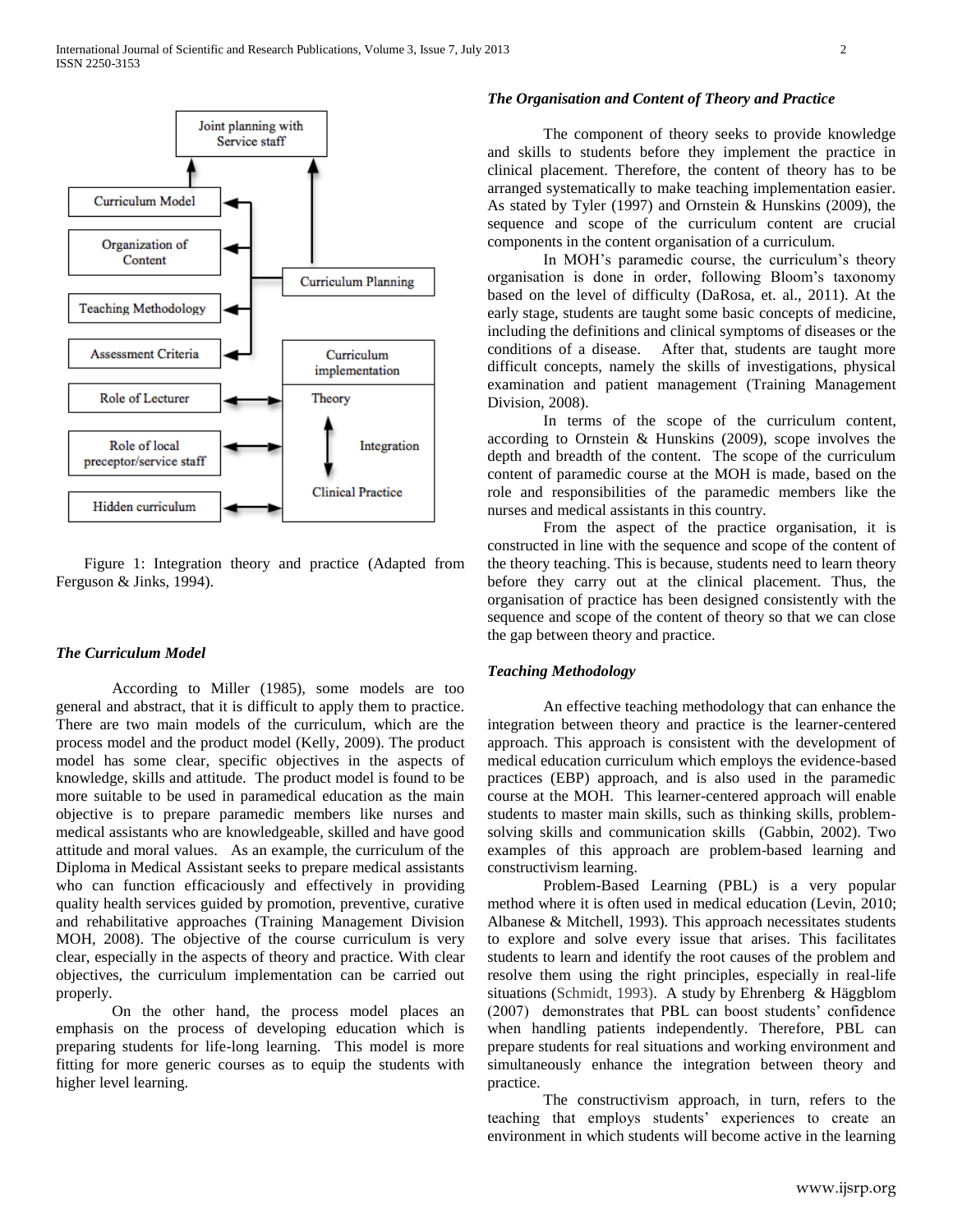process (Merriam et. al., 2007). This approach is crucial in the teaching process as students are encouraged to build their own concept and relating the things they learn with their existing knowledge. In this process, students will be able to increase their understanding about something (Subadrah & Malar, 2005). The study of Caprio (1994), Lieu (1997) have also proven that the constructivism approach can help students to gain a higher understanding and achievement in their learning. Therefore, Merriam et. al., (2007) suggests that the constructivism approach is used in medical education because it can link theory and practice through students' existing knowledge.

#### *Assessment Criteria*

Assessment stands as an important aspect because it provides a reflection on the effectiveness of curriculum implementation. Concerning the integration between theory and practice, the assessment criteria need to examine the aspect of how a student can connect between theory dan practice (Ferguson & Jinks, 1994).

The criteria of assessment of the partamedic course at the MOH involve two main aspects namely theory and practice. Where theory is concerned, students are assessed through a written examination involving multi choice questions (MCQ), short essay questions (SEQ) also modified essay question (MEQ). MEQ requires students to answer in the form of essays, and it involves several levels like knowledge, understanding, application, synthesis and assessment. Thus, students need to be able to integrate both aspects, theory dan practice, to answer this type of questions.

For practice, students are assessed clinically through the objective structured clinical examination (OSCE), objective structured practical examination (OSPE) and case presentation. The knowledge and skills of both aspects need to be used in this assessment.

#### *The role of the lecturer*

Lecturers are important individuals in materialising a curriculum (Ornstein & Hunskins, 2009). In the context of medical education, lecturers are not only teaching theory in the lecture room, but they also teach and perform clinical observations. This is in line with the views of Landmark et. al., (2003) and Corlett et. al. (2003) who point out that the implementation of theory and practice can become more effective if the lecturers involved in theory teaching at the university also teach and supervise their students doing clinical practice. According to Cardin, & Mcneese-smith, (2005) if the lecturers conduct some discussions at the clinical placement every week, students should be able to connect theory and practice.

In terms of the paramedic course at the MOH training institutions, in college, the lecturers have the duty to teach theories in the lecture room and teach practical training at the skill laboratory. Meanwhile, at the clinical placement lecturers will supervise and perform clinical teaching hands on and via bed site teaching. Their role in all the three aspects can well enhance the integration between theory and practice because they know

better about their students' level of knowledge to be made consistent with the implementation of practice at the clinical placement.

## *The Role of Local Preceptor (LP)*

Local preceptor (LP) is the most significant person at the clinical placement. They are the service staff appointed to assist the training institutions to conduct the curriculum, especially in terms of the implementation of practice (Training Management Division, 2008). LP appointed must be senior member who has the skills in a particular field. The appointed LP will be briefed and given a short course related to students' observation also clinical teaching.

The main role of the LP is to observe and supervise students at the clinical placement. As found by Severinsson (1998) in his study, clinical supervision is an important approach to connect theory and practice. Other than that, the appointed LP must be one who is involved in the same profession. Their clinical skills should be able to help connect theory and practice when students do their practice at the clinical placement.

## *The Role of the Hidden Curriculum*

Finally, the integration theory and practice is also influenced by the hidden curriculum. As mentioned by Hafferty (1998), not all that is learned by students can be found in text books or lecture notes. As an example, studies demonstrate that more than 30 percent of treatment that the patients receive has not been consistent with the scientific proof established in the curriculum (Bennett et. al., 2004). This shows that medical practitioners treat their patients based on other factors and not only based on what they have learned in lectures. These external factors are those labelled as the hidden curriculum.

The hidden curriculum is also formed by 'slang' or the institutional language. The 'slang' of the institution means how the institution or the staff works (Bennett, et. al., 2004). 'Slang' can be perceived as the daily language used and understood by the staff to make their work more convenient.

To mitigate the influence of this kind of curriculum, the MOH training institutions often embarks into discussions with the students, LP also the hospital officers. This discussion seeks to identify any arising issues that can influence the curriculum implementation. This discussion is done continuously through clinical observation visits by the college, and through meetings and courses done every semester.

## III. CONCLUSION

In conclusion, the integration between theory and practice has become the main issue in medical education all over the world. The studies shown have proven on the existing gap between theory and practice, due to the non-existent integration between both these apects. The existing gap between theory and practice can well affect the competency of the students (Michau. et. al, 2009). Other than that, what is more worrying is that it involves the patients' safety. If this issue is not properly